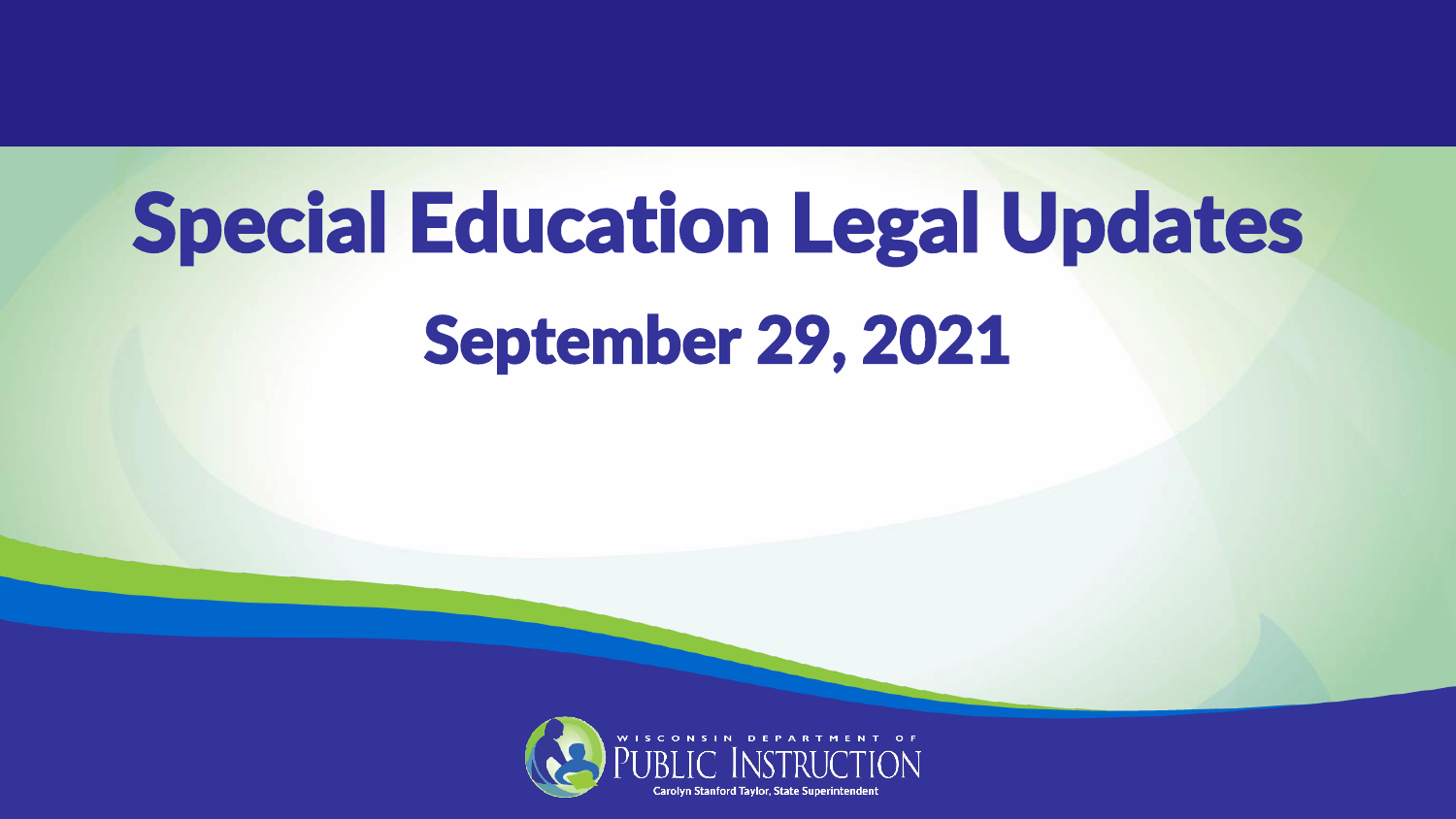#### **[20-064](https://dpi.wi.gov/sped/idea-complaint-decision-20-064)**

- Unless there is a prohibition through a health order, if an in-person assessment is required in order to conduct the reevaluation, the district must proceed and cannot wait until the district resumes face-to-face instruction.
- In providing in-person instruction or evaluations, the district should consult with local health authorities and follow all health and safety protocols.
- If a student cannot access the virtual instruction due to their *disability related needs*, then the IEP team must determine how to provide in-person instruction in order for the student to receive a free appropriate public education (FAPE).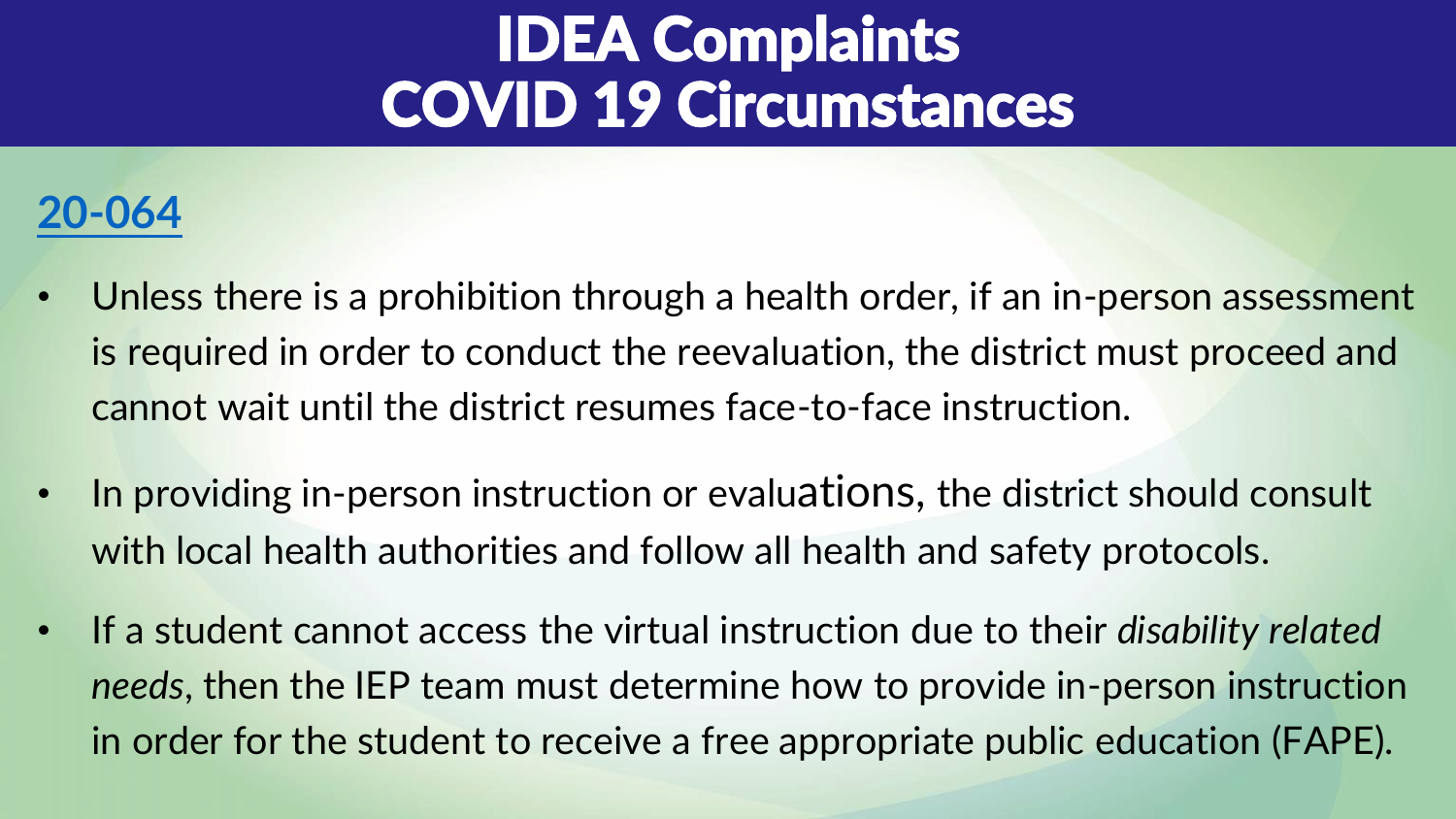#### [20-054](https://dpi.wi.gov/sped/idea-complaint-decision-20-054)

- Districts must properly respond to a parent's requests for in-person services by holding an IEP team meeting and engaging in thorough discussion of the student's needs and documentation of the parent's concerns.
- If the request is denied, the parent must be provided with prior written notice.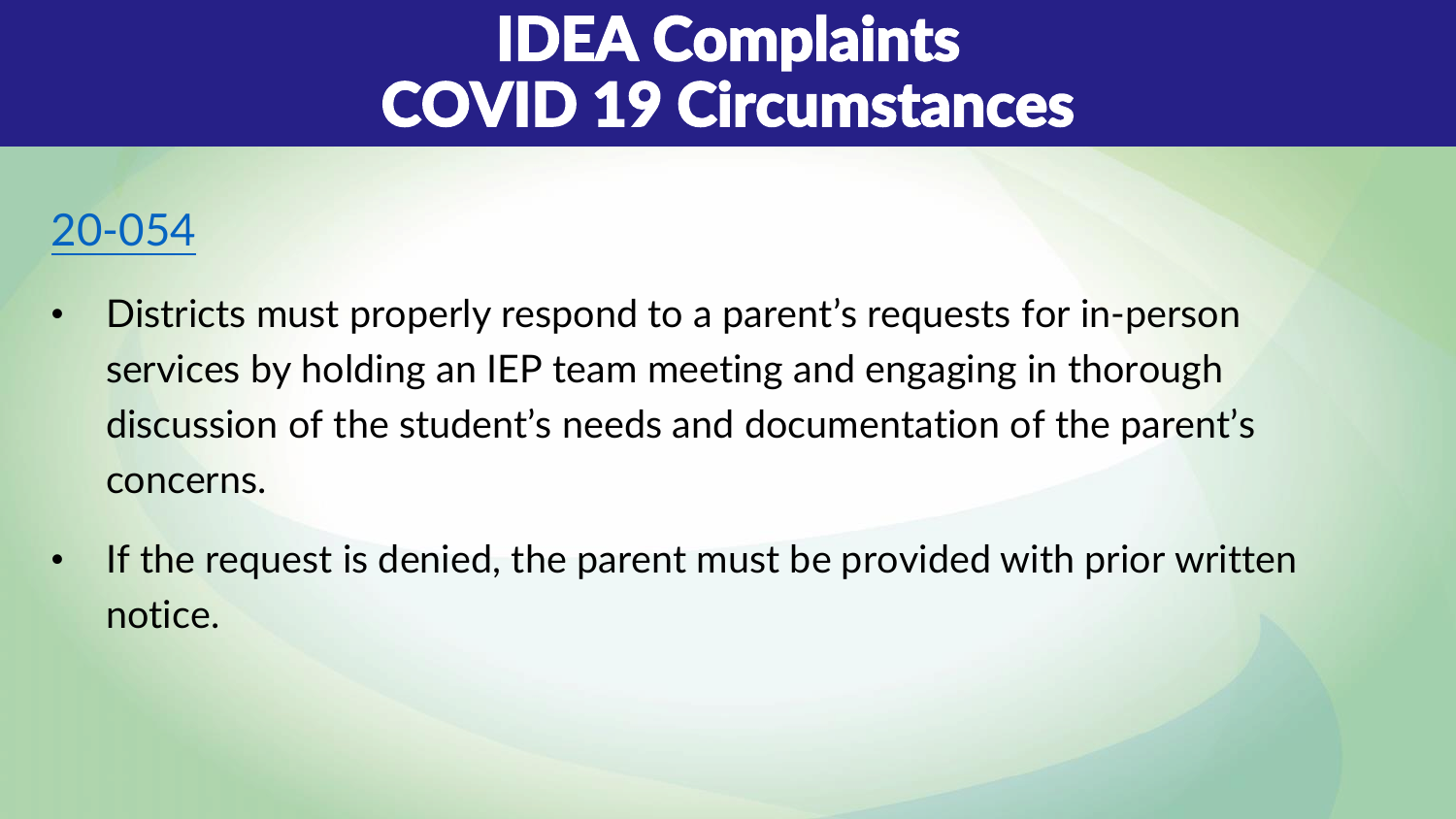#### [20-055](https://dpi.wi.gov/sped/idea-complaint-decision-20-055)

• IEPs teams must determine a student's need for in-person services based on a team discussion of their unique disability-related needs, which cannot be based on a predetermined schedule.

#### [20-058](https://dpi.wi.gov/sped/idea-complaint-decision-20-058)

• A contingency plan must clearly communicate the services the IEP team has determined the student requires in order to receive FAPE should the district need to change the mode of instruction in response to local conditions, and must be implemented should those conditions occur.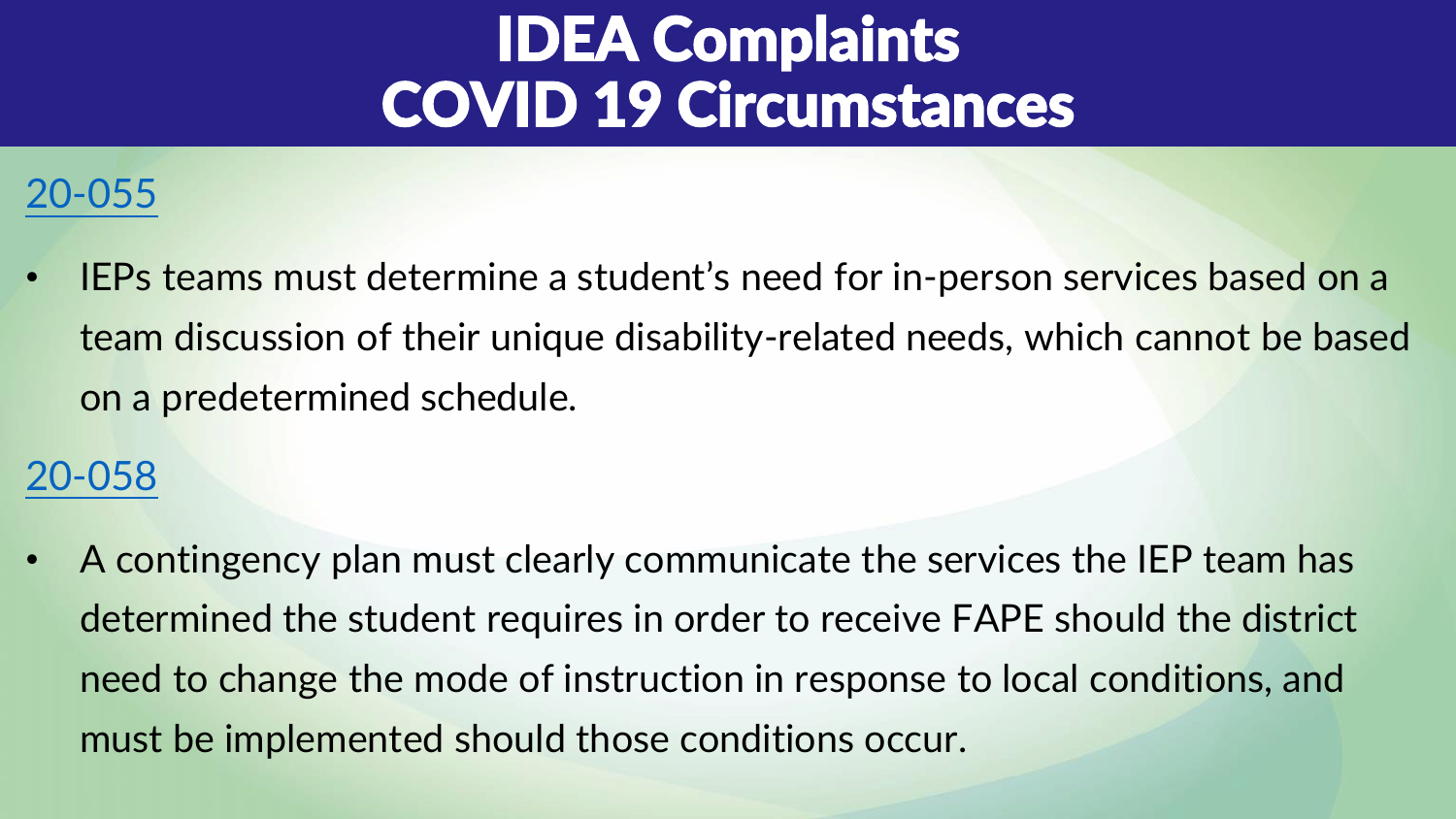

• An IEP team meeting to consider the results of an IEE should not have been delayed for eight months.

### [20-062](https://dpi.wi.gov/sped/idea-complaint-decision-20-062)

• An evaluation was not properly conducted when the eligibility determination was delayed six months, not withstanding the state-wide school closure.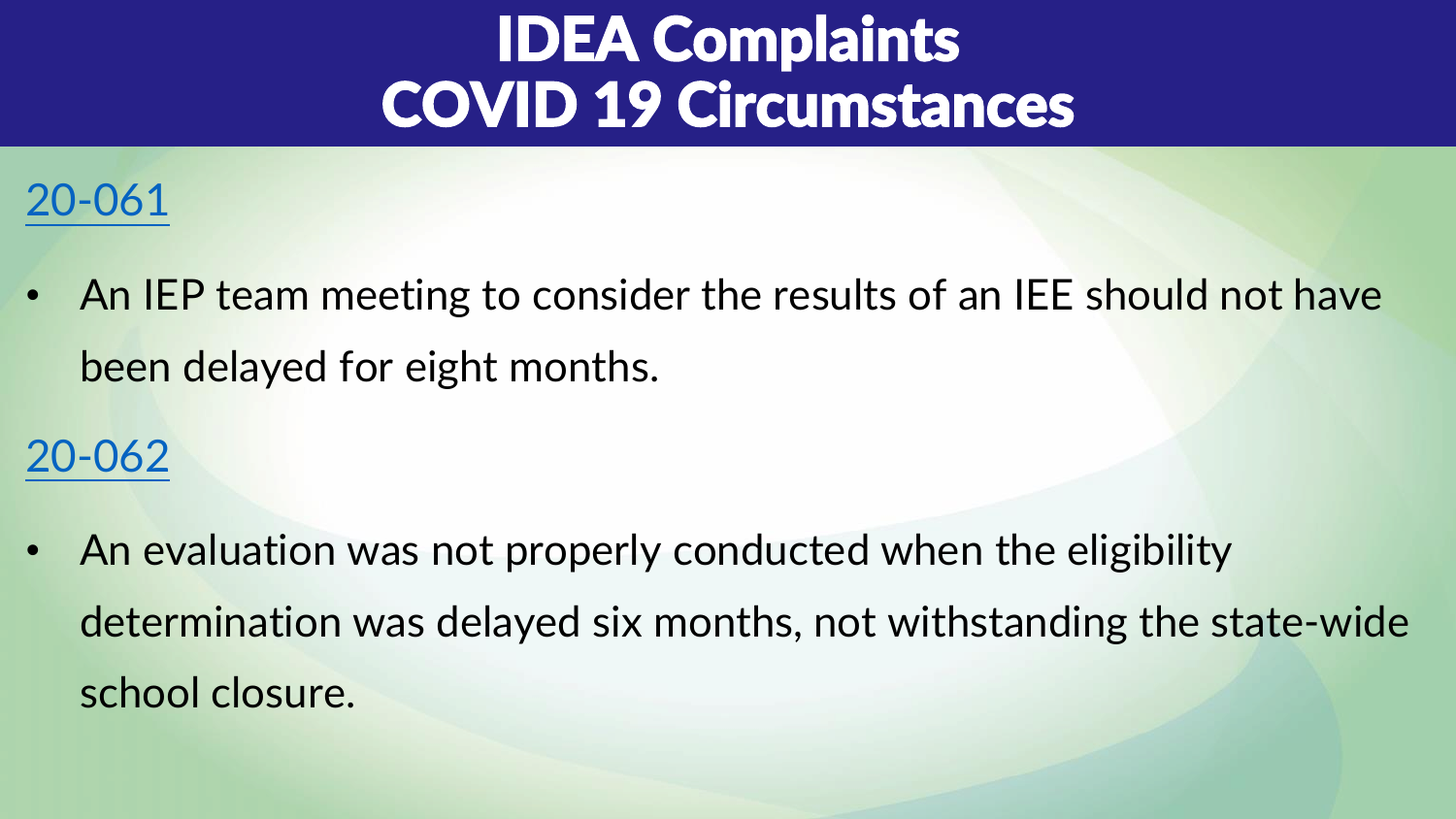### **[21-024](https://dpi.wi.gov/sped/idea-complaint-decision-21-024) & [21-007](https://dpi.wi.gov/sped/idea-complaint-decision-21-007)**

- **IEP Team must consider and address barriers to virtual attendance [21-021](https://dpi.wi.gov/sped/idea-complaint-decision-21-021)**
- **Specially designed instruction in the virtual setting must be provided by special education teacher**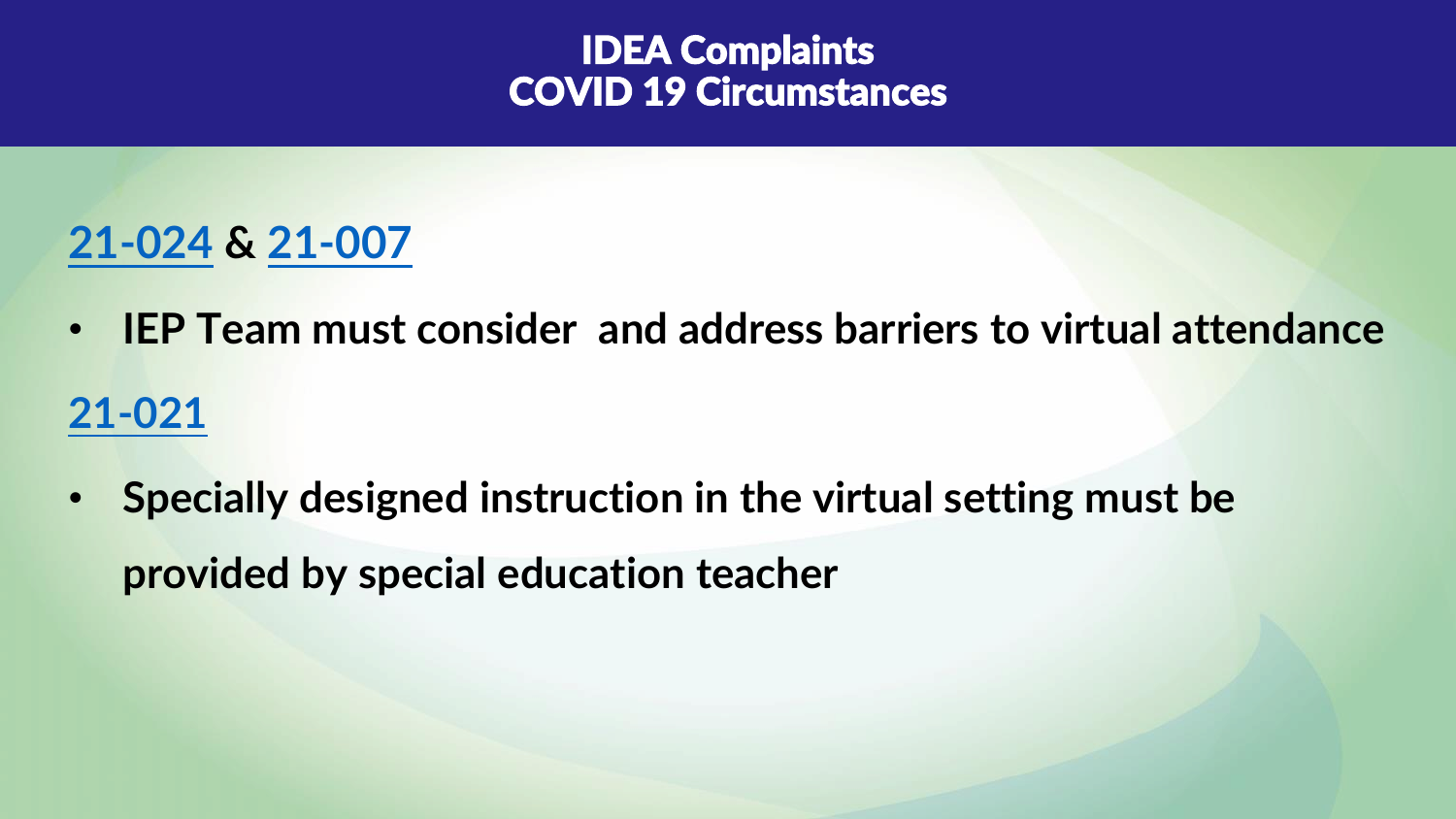### IDEA Complaints Manifestation Determinations

#### [20-027](https://dpi.wi.gov/sped/idea-complaint-decision-20-027)

• The manifestation determination is a matter of due process designed to respond to a decision regarding a disciplinary change of placement, not to be used as an information gathering tool or as part of IEP team discussions related to other matters.

#### [20-014](https://dpi.wi.gov/sped/idea-complaint-decision-20-014)

• Because the IEP team determined that the conduct was a manifestation of the student's disability, the student should have been returned to his original placement without a significant reduction in the school day.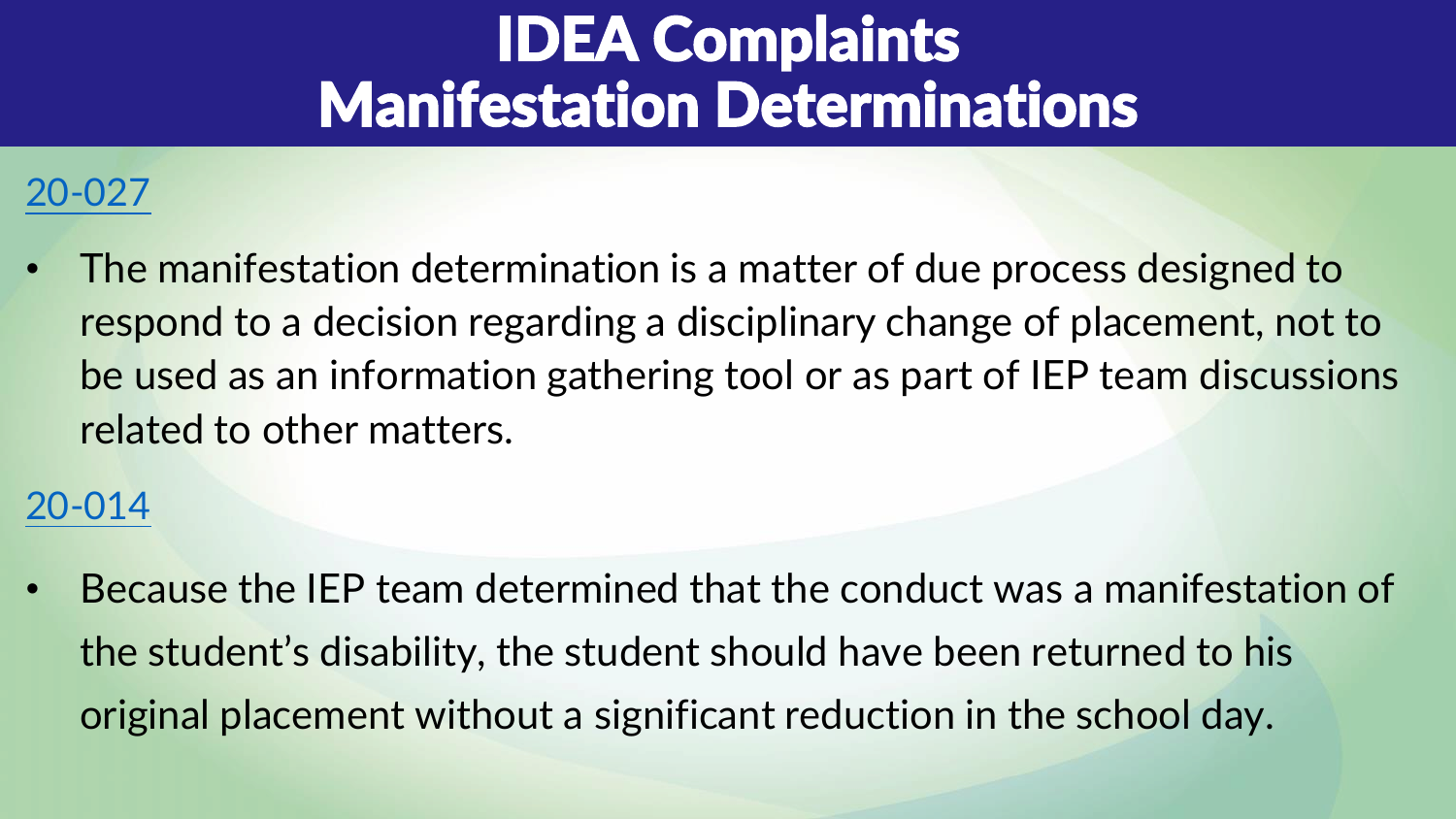### IDEA Complaints Shortened School Days

#### [20-014](https://dpi.wi.gov/sped/idea-complaint-decision-20-014)

• When a student's school day is shortened, the student's IEP must include an explanation of why the student's disability-related needs require a shortened day, and a plan for the student's return to school for a full day. Before deciding to shorten the student's day, the IEP team must consider if there are other ways to meet the student's needs.

#### [20-018](https://dpi.wi.gov/sped/idea-complaint-decision-20-018)

• The student should return to a full school day as soon as they are able, and under most circumstances, a shortened school day should be in place for a limited amount of time.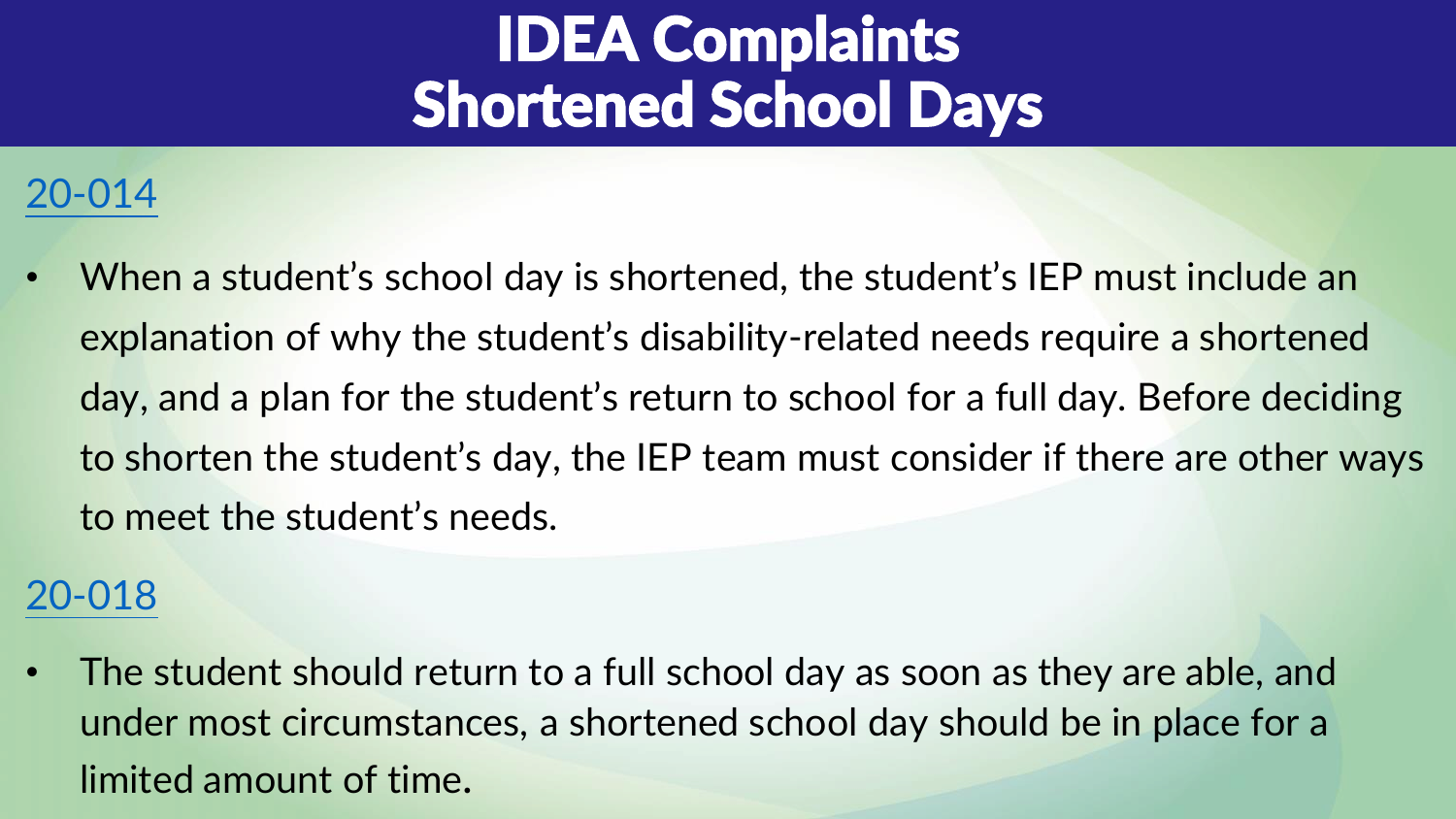### IDEA Complaints Shortened School Days

### [21-009](https://dpi.wi.gov/sped/idea-complaint-decision-21-009)

• Time for reasonable and necessary transportation does not shorten a student's day.

### [21-017](https://dpi.wi.gov/sped/idea-complaint-decision-21-017)

• COVID-19 mitigation measures are nota justification for shortening a student's day.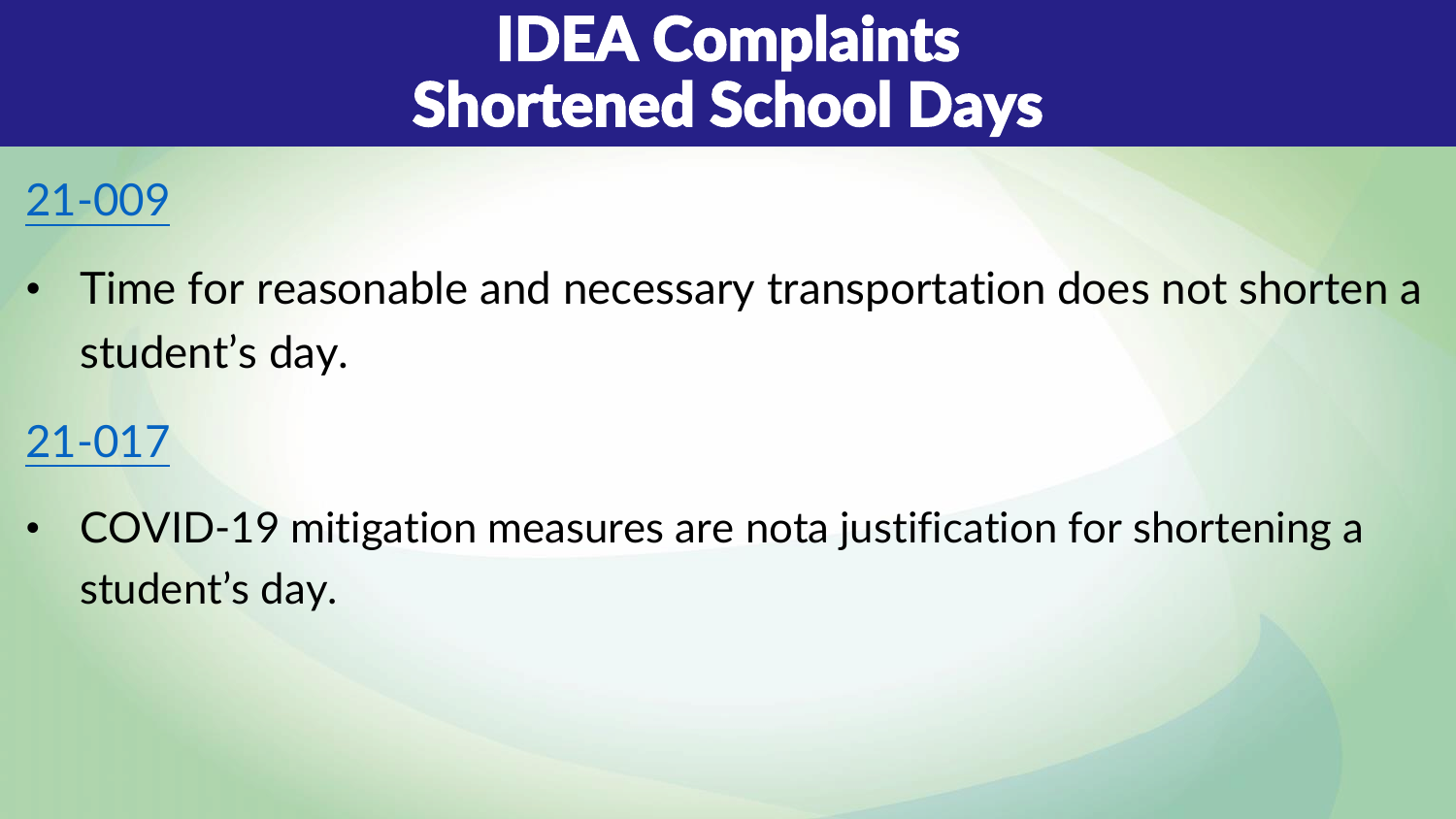### IDEA Complaints Evaluations

### [20-006](https://dpi.wi.gov/sped/idea-complaint-decision-20-006)

• The IEP team did not adequately consider whether the determinant factor for the student's eligibility was the student's limited English proficiency.

### [20-018](https://dpi.wi.gov/sped/idea-complaint-decision-20-018)

• Although the parent did not use the exact words "special education evaluation," evidence, in this case, demonstrates the parent's intent was clear, and as such, the district did not properly respond to the parent's request for a special education evaluation.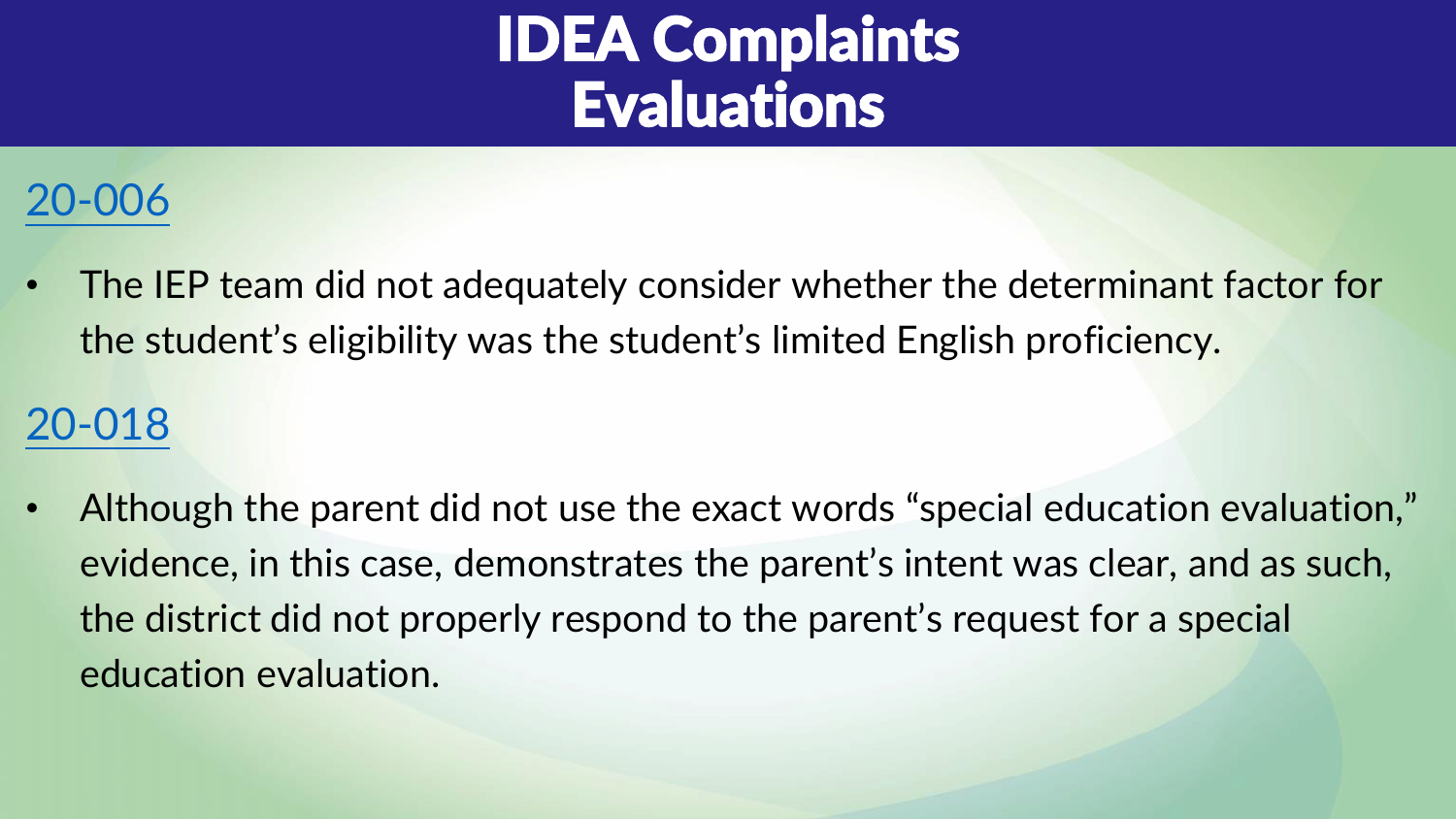### IDEA Complaints Evaluations, ESY

### [21-013](https://dpi.wi.gov/sped/idea-complaint-decision-21-013)

• Discrepancy Model may not be used for private school SLD evaluations.

[21-006](https://dpi.wi.gov/sped/idea-complaint-decision-21-006)

• Participation in summer enrichment program my not deprive student of necessary ESY services.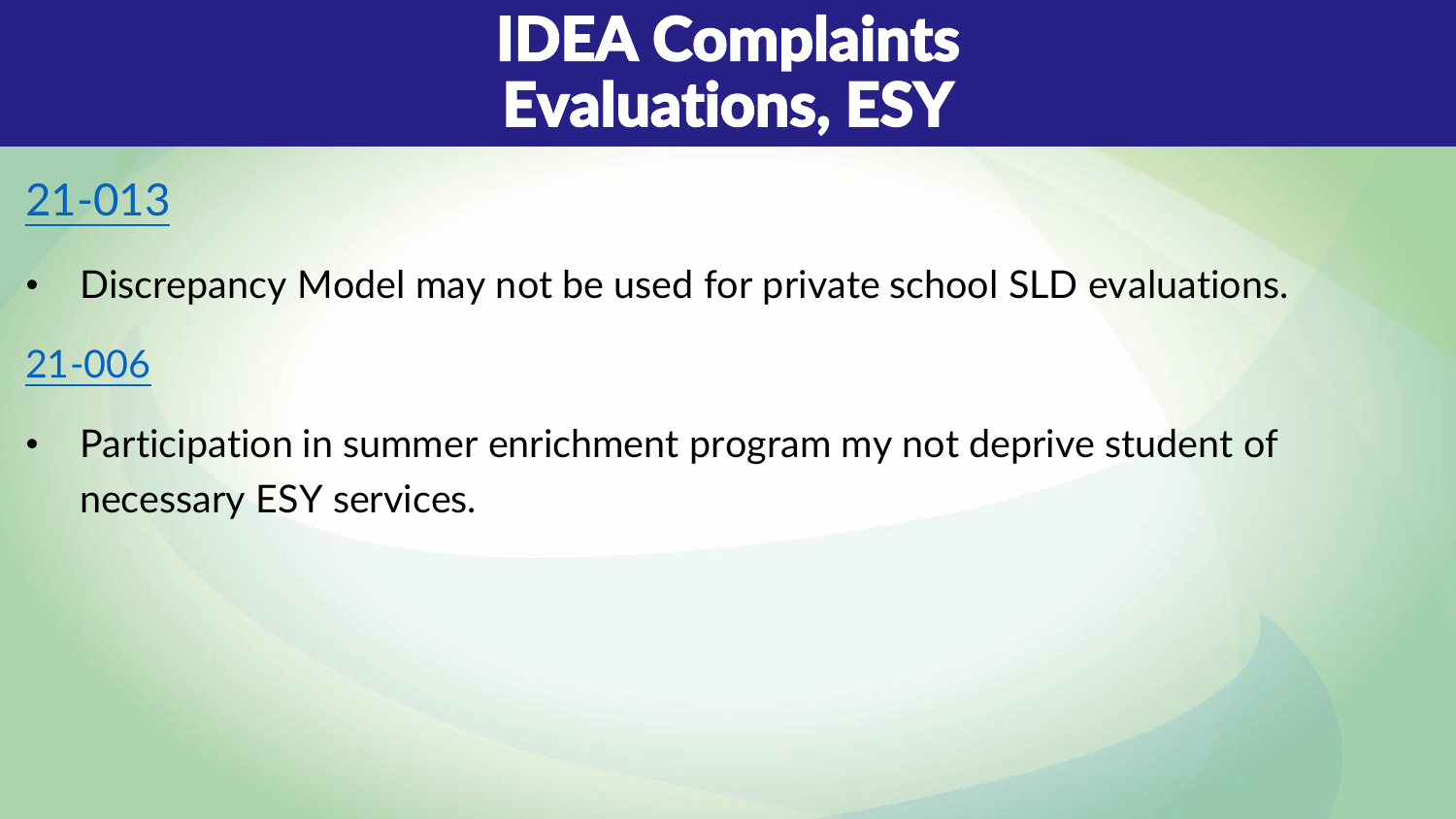### Proposed Rule Changes/Impairment Criteria

- Creation of Deafblind disability category, effective 8/1/21
- Revisions to Deaf and Hard of Hearing and Blind and Visually Impaired Criteria, effective 8/1/21
- Speech or Language Impairment Criteria, effective 8/1/21
- Revisions to Emotional Behavioral Disability, pending with the legislature
- Specific Learning Disabilities, pending with the Legislature
- [DPI's Administrative Rule Page](https://dpi.wi.gov/legislative-policy-outreach/administrative-rules)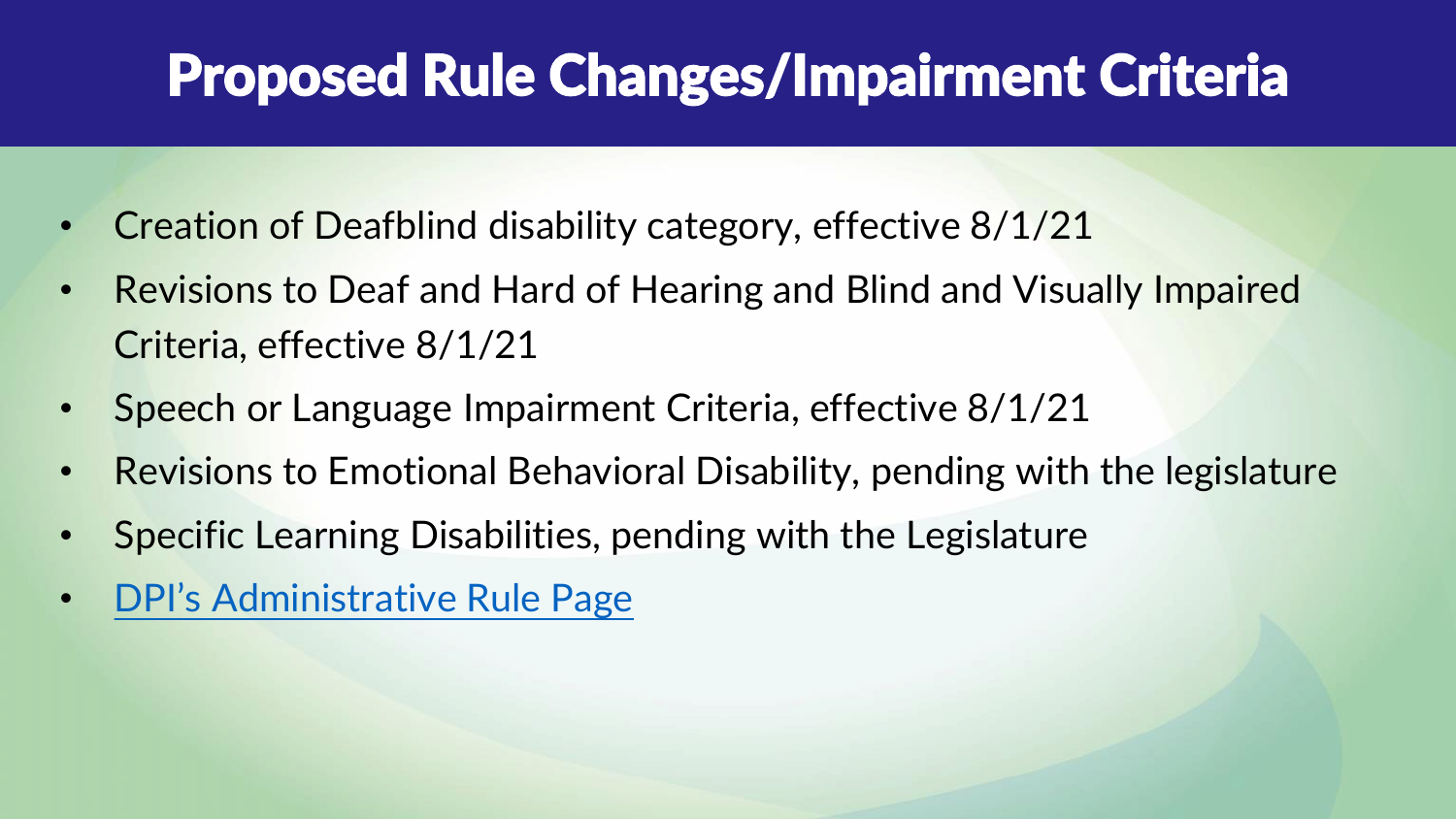## Face Coverings

- **Nondiscrimination or IDEA?**
- **Disability-related needs: can't wear mask**
- **Disability-related needs: others need to wear masks**
- **Personal objections to wearing masks**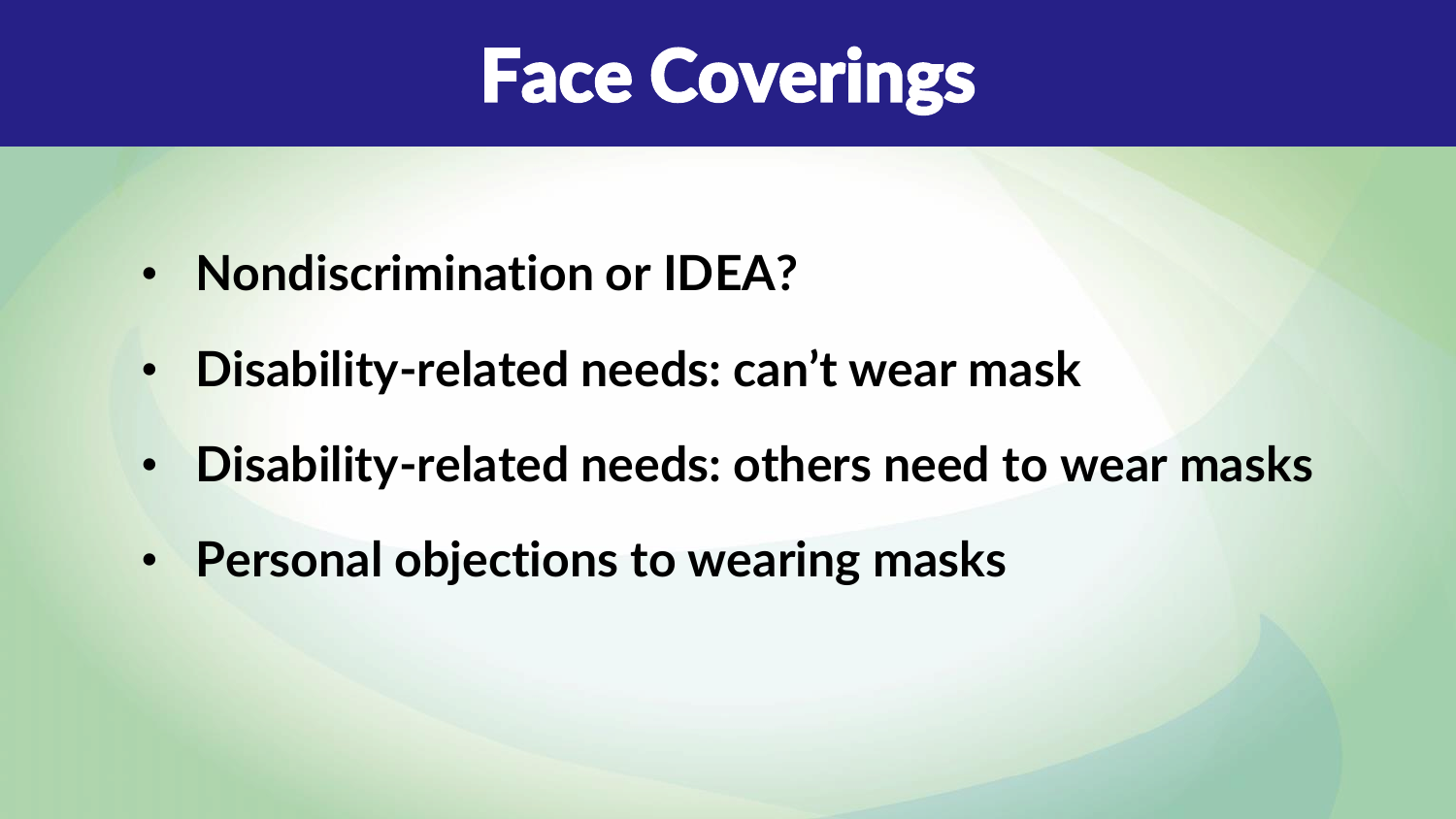### DPI Resources

#### **[COVID-19 Special Education Updates and Resources](https://dpi.wi.gov/sped/covid-19-sped-updates-and-resources)**

- [Question and Answer Document](https://dpi.wi.gov/sites/default/files/imce/sped/pdf/Extended_School_Closure_due_to_COVID.pdf)
- [A Guide to Implementing IEPs and Measuring Progress When Moving Between](https://dpi.wi.gov/sites/default/files/imce/sped/pdf/iep-guide-monitoring-progress-between-learning-environments.pdf)  Learning Environments
- [Considerations in Using Facial Coverings During In-Person Instruction](https://dpi.wi.gov/sites/default/files/imce/sped/pdf/covid-facial-coverings-considerations.pdf)
- [Teleservices Considerations for Related Services](https://dpi.wi.gov/sites/default/files/imce/sped/pdf/covid-teleservice-considerations.pdf)
- [Additional Services Bulletin No. 20.01/](https://dpi.wi.gov/sped/laws-procedures-bulletins/bulletins/20-01)[What Families Need to Know](https://dpi.wi.gov/sites/default/files/imce/sped/pdf/covid-additional-services-qa.pdf)
- [Conducting Parent Friendly and Productive Virtual IEP Team Meetings](https://dpi.wi.gov/sped/college-and-career-ready-ieps/learning-resources/virtual-iep-meetings)